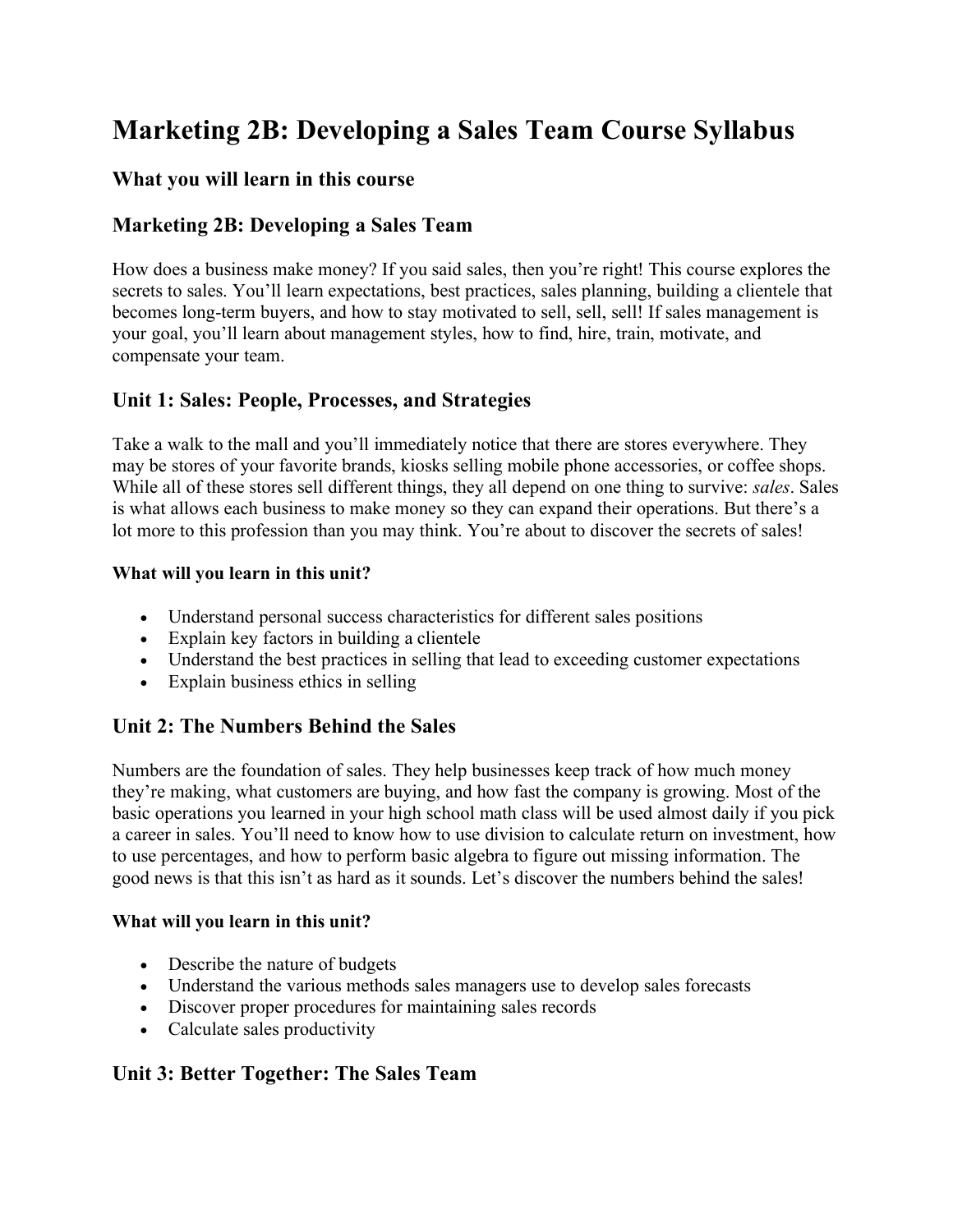From Han Solo, Luke Skywalker, Princess Leia, and Chewbacca to Elsa, Anna, Kristoff, and Sven, teams can always accomplish more than an individual. Whether fighting villains or selling software, a group of people working together is proof that there is power in numbers. Team work makes the dream work, right? But you can't expect people to know how to function as a unit if they've never been taught how to do that! There are ways to increase a team's effectiveness that can make all the difference. Organizational structure, sales territory design, relationship building, and problem solving are all critical components of group performance. Worried about how to collaborate with a team? Let it go! We'll give you the tools you need to succeed in any sales environment. May the sales force be with you!

# **What will you learn in this unit?**

- Identify the purposes of sales organization
- Understand the model of salesperson performance
- Describe the sales territory design process
- Discuss key approaches to determining sales force size

# **Unit 4: Finding and Hiring Good Salespeople**

If you take a look at some of the most successful products or services, you'll notice that there was a team of hard-working salespeople behind them. Salespeople are a critical part of any organization. If you've ever bought anything, there's a high probability that it was because a salesperson convinced you to do so. You might have seen something you liked in a store but weren't sure if it was right for you. But then a salesperson came along and answered all your questions until you were ready to buy. Companies spend lots of time finding and hiring good salespeople because they can be the difference between being profitable and not. We're about to reveal everything that goes behind finding and hiring sales superstars!

#### **What will you learn in this unit?**

- Understand personal success characteristics for different sales positions
- Explain key factors in building a clientele
- Understand the best practices in selling that lead to exceeding customer expectations
- Explain business ethics in selling

# **Marketing 2B Midterm Exam**

- Review information acquired and mastered from this course up to this point.
- Take a course exam based on material from the first four units in this course (Note: You will be able to open this exam only one time.)

# **Unit 5: Managing and Training Salespeople**

There's a lot more to being a salesperson than picking up the phone and making hundreds of calls a day. Salespeople manage customer relationships, solve problems, and develop the processes that make money for the company. To master all these skills, salespeople require the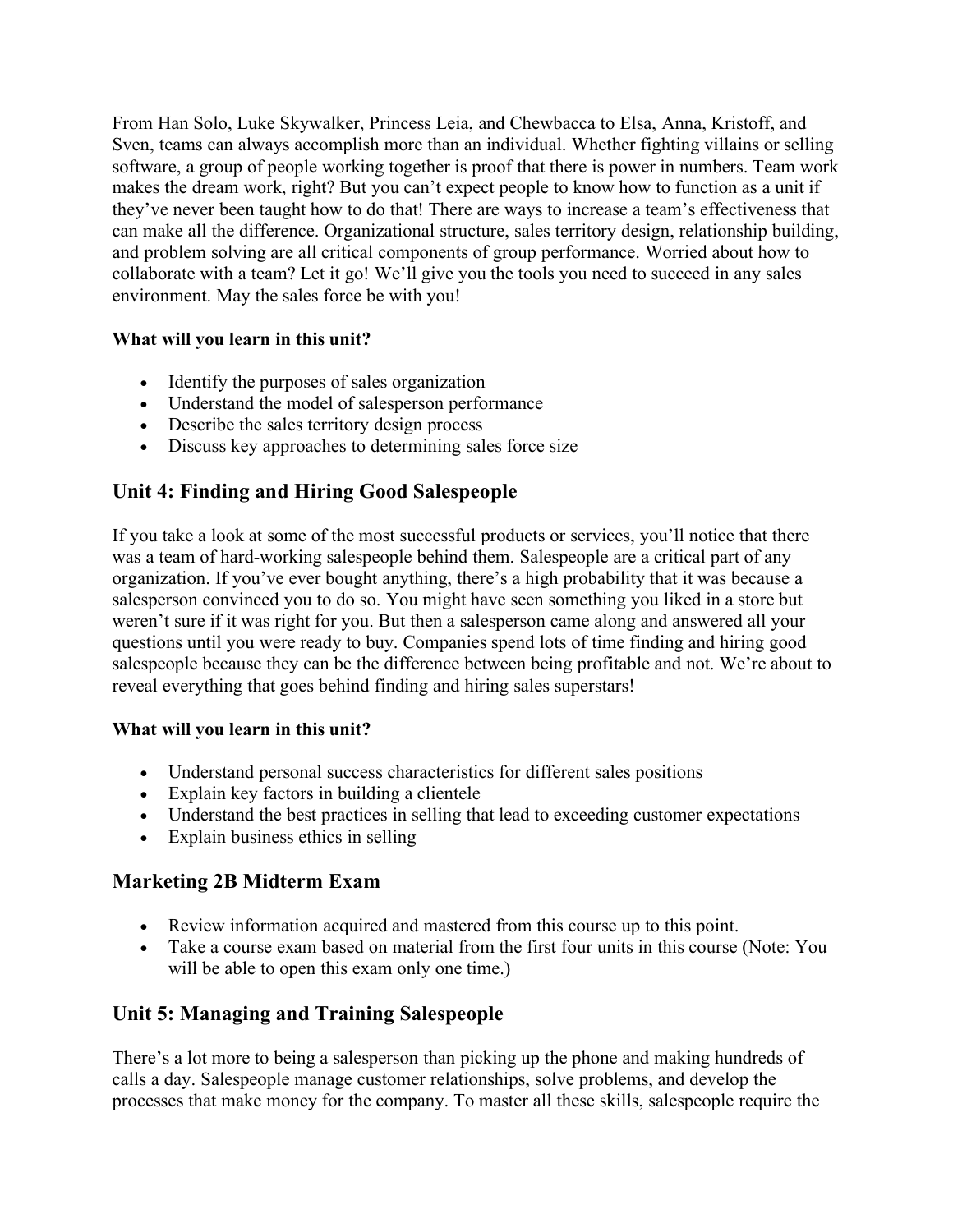right management and training. Companies have many exciting ways to train their salespeople, and we're about to finally uncover all of the methods used by the top sales teams in the world. Let's get started!

## **What will you learn in this unit?**

- Understand the process of new employee orientation
- Compare and contrast management styles
- Discuss the development of sales training programs
- Analyze characteristics of good leaders

# **Unit 6: Sales Motivation and Compensation**

Have you ever wondered what keeps salespeople going? What makes them get up every morning to make phone calls and send out emails? The answer is simple—motivation. Sales motivation helps companies get the best out of their team so they can go above and beyond. It also helps salespeople to enjoy coming to work every day. If you've ever wondered how sales motivation works, then now is your chance. Let's explore the world of sales motivation and compensation!

## **What will you learn in this unit?**

- Understand how an individual's career stage influences motivation
- Discuss the effect of personal characteristics on salesperson motivation
- Examine the motivational aspects of sales contests
- Demonstrate methods to recognize and reward team performance

# **Unit 7: Evaluating Sales Performance**

Sales is a highly competitive profession that rewards top performers. In most sales roles, you'll find that there many ways that each individual salesperson gets evaluated. Supervisors may look at the amount of revenue that each salesperson brings in to determine their effectiveness, but they may also look at other qualities such as their prioritization and communication skills. There's a lot to learn when it comes to evaluating sales performance, so let's dive right in and get started!

#### **What will you learn in this unit?**

- Identify and explain key success factors for salesperson performance
- Understand how a sales manager can make the performance review process more productive and valuable for the salesperson
- Discuss the actions salespeople can take to ensure long-term buyer-seller relationships

# **Unit 8: Technological Tools and the Future of Marketing and Sales**

Being an effective marketer is all about knowing how to use the right tools. Everything has moved to the internet, which means that everything you need to create a successful marketing campaign is just one click away. The best part about it all is that technology allows you to